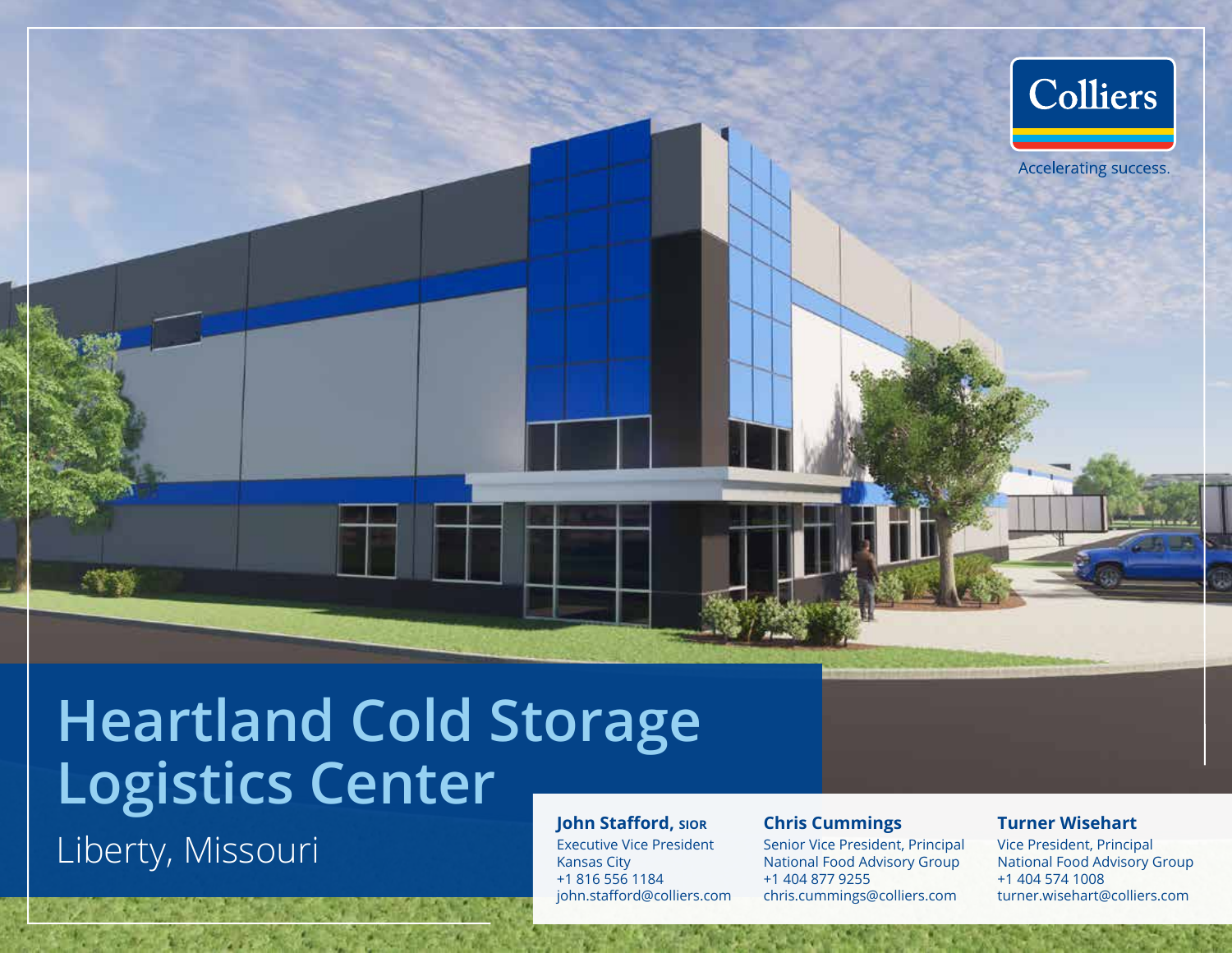# Heartland Cold Storage Logistics Center

| <b>Building Size</b>            | 167,575 SF                                                                                                 |
|---------------------------------|------------------------------------------------------------------------------------------------------------|
| <b>Available Space</b>          | 167,575 SF                                                                                                 |
| <b>Minimum Divisibility</b>     | 40,000± SF                                                                                                 |
| Office                          | Build-to-Suit                                                                                              |
| <b>Column Spacing</b>           | 50'x52' with 60' speed bay                                                                                 |
| <b>Clear Height</b>             | 32'                                                                                                        |
| Land                            | 13.21 acres                                                                                                |
| <b>Additional Land</b>          | Available adjacent to accommodate additional 80,000<br>SF building                                         |
| Walls                           | Insulated concrete                                                                                         |
| Roof                            | 60 mil TPO with 20-yr warranty (R-20), 17lb per SF<br>dead load capacity to handle IMP/refrigeration loads |
| Floor                           | TBD based on tenant's specs, slab to remain un-<br>poured for ultimate cooler/freezer flexibility          |
| <b>Dock Doors</b>               | 22 docks (10'x10'); insulated (R14)                                                                        |
| <b>Dock Equipment</b>           | TBD based on Tenant's specs - can accommodate<br>vertical levelers for continuous cold chain               |
| <b>Drive-In Doors</b>           | 2                                                                                                          |
| Cooling/Refrigeration           | TBD based on Tenant's specs                                                                                |
| <b>Pallet Positions/Racking</b> | Up to 16,000 pallet positions; racking plan available                                                      |
| <b>Trailer Storage</b>          | 29 stalls                                                                                                  |
| Parking                         | 208 striped spaces/45 future planned spaces if<br>needed                                                   |
| <b>Fire Suppression</b>         | ESFR (K17 heads)                                                                                           |
| <b>Heating</b>                  | High efficiency MAU's                                                                                      |
| <b>Electrical Service</b>       | 3,000 amps/480v/3ph                                                                                        |

| Lighting                  | I FD                                                                                               |
|---------------------------|----------------------------------------------------------------------------------------------------|
| <b>Truck Court</b>        | 130' with 60' concrete apron                                                                       |
| Lease Rate                | \$5.50/SF, NNN                                                                                     |
| <b>Operating Expenses</b> | Taxes: \$.27/SF (90% tax abatement for 10 years; Fixed<br>PILOT)<br>Insurance: \$.10<br>CAM: \$.45 |

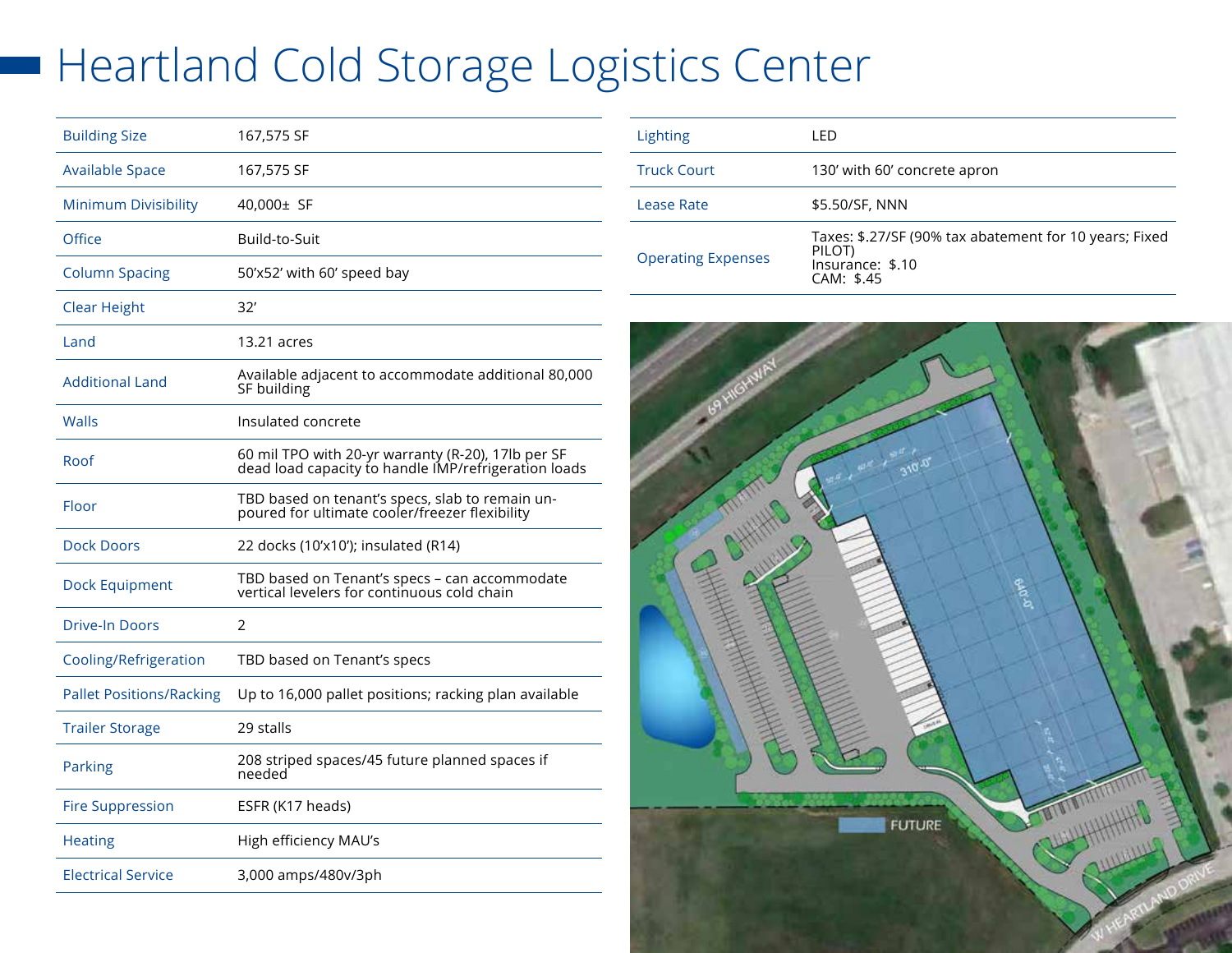## Aerial - Heartland Meadows Industrial Park 0 **nd** INTERSTATE ACRON MALINO **Heartland Drive 69 ODELL**<br>EDUCATION **AR**  $\mathbf{G}$ OPUS spec **ESTRETAIS ISI** buildingWear Con **Shepherd Road**

**Lightburne Street** doume Stre



## **Liberty, Missouri Highlights**



excellent workforce/diverse labor pool



pro-business community



active economic development corporation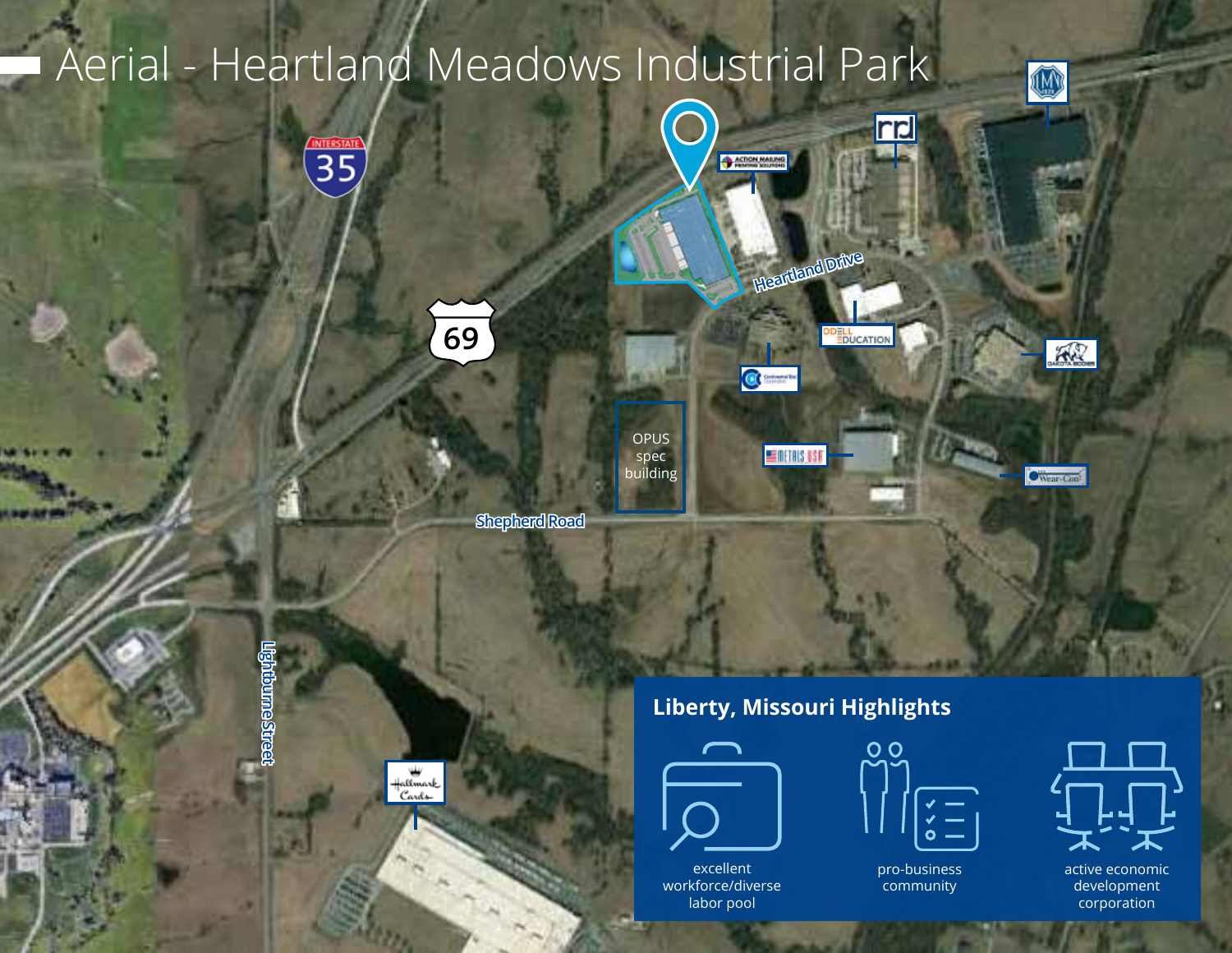## The Kansas City Advantage

abundant real estate | available land | dynamic workforce | low operating costs | efficient utilities | fiber infrastructure





## Why Kansas City

- > #1 in USA in industrial transaction growth
- > Ecommerce firms can start operations faster than in most cities
- > Foreign Trade Zone (FTZ) has more space than any other U.S. city
- > #2 auto hub for manufacturing and assembly in USA
- > More than 150,000 manufacturing and logistics employees



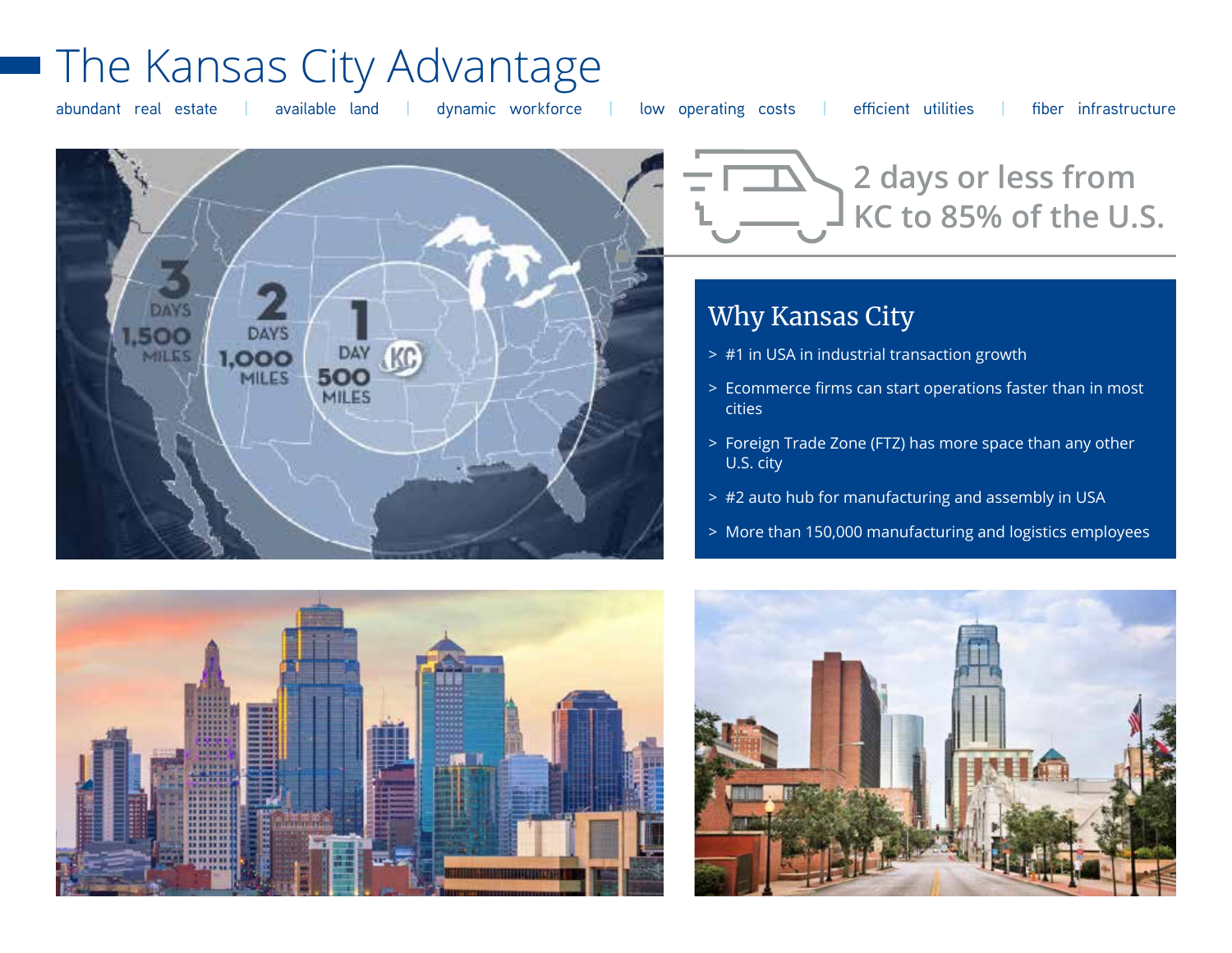# The Kansas City Advantage

logistically connected | supply-chain centered | four intermodal parks | foreign trade zone | cost efficient | centrally located

## Food & Beverage Logistics Hub

- > One of the largest and fastest growing food and beverage logistics hubs in the U.S.
- > Located in the heart of the country's agricultural region
- > One of the best places for food and beverage production, ingredient manufacturing, cold storage and other food related supply chain activities
- > Cost efficient product distribution, reaching 85% of the U.S. population in two days
- > Easy access to five Class I railroads and four major interstates support Kansas City's rank as the #1 rail center in the U.S. by tonnage and #3 truck center
- > Ranked #8 among the Top 50 Food and Manufacturing markets in the U.S. for 3-year job growth
- > Kansas City International Airport moves more air cargo annually than any air center in a six-state region









since 2012